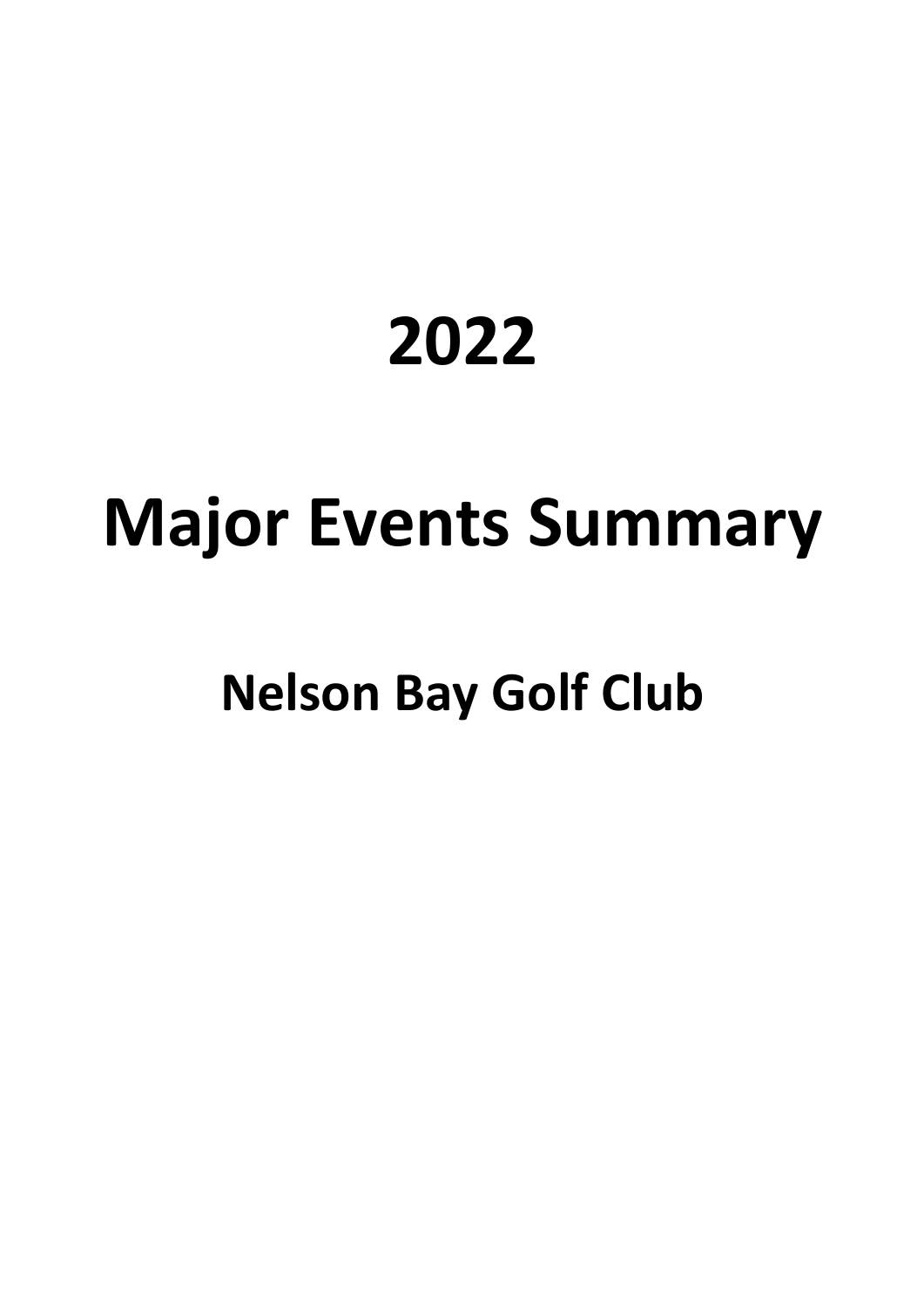| <b>LADIES MAJOR EVENTS</b>                                                        |
|-----------------------------------------------------------------------------------|
| <b>PRD LADIES GALA DAY</b>                                                        |
| Tuesday, 1 <sup>st</sup> February                                                 |
| <b>LADIES OPENING DAY</b>                                                         |
| Tuesday, 15th February & Thursday, 17th February                                  |
| <b>Club Championships</b>                                                         |
| <b>LADIES CLUB CHAMPIONSHIPS - Stroke</b>                                         |
| Tuesday, Round $1 - 27$ <sup>th</sup> September                                   |
| Thursday, Round 2 - 29 <sup>th</sup> September                                    |
| Tuesday, Round $3 - 4$ <sup>th</sup> October                                      |
| Tuesday, Round 4 - 11 <sup>th</sup> October                                       |
| Tuesday, extra day - 18 <sup>th</sup> October                                     |
|                                                                                   |
| LADIES FOURSOMES 27 HOLE CHAMPIONSHIP                                             |
| <b>Tuesday 26th April</b>                                                         |
| <b>Nelson Bay First National Ladies Golf Classic</b>                              |
| Monday, 12 <sup>th</sup> September                                                |
| Tuesday, 13 <sup>st</sup> September                                               |
| Thursday, 15rd September                                                          |
| <b>LADIES AGM</b>                                                                 |
| 2PM Tuesday, 15th November                                                        |
| <b>GNSW Medal &amp; Club Monthly Medal - Tuesdays</b>                             |
| 15 <sup>th</sup> February                                                         |
| <b>1st March</b>                                                                  |
| 19 <sup>th</sup> April                                                            |
| $17th$ May                                                                        |
| $7th$ June                                                                        |
| 26 <sup>th</sup> July                                                             |
| <b>Captains Trophy - Tuesdays</b>                                                 |
|                                                                                   |
| 15 <sup>th</sup> February - Qualifying Round<br>1st March - 1 <sup>st</sup> Round |
| 19th April - 2nd Round                                                            |
| 17th May- 3rd Round                                                               |
| 26th July - Final Round                                                           |
| <b>Ladies President's Trophy - Tuesdays</b>                                       |
| (Aggregate of 3 rounds)                                                           |
| 22 <sup>rd</sup> February - 1 <sup>st</sup> Round                                 |
| 3rd May -2nd Round                                                                |
| 24th May - 3rd Round                                                              |
| <b>Patroness Trophy - Tuesdays</b>                                                |
| 10 <sup>th</sup> May-1 <sup>st</sup> Round                                        |
| 21 June - 2 <sup>nd</sup> Round                                                   |
| 9 <sup>th</sup> August - 3 <sup>rd</sup> Round                                    |
| Ladies 4BBB Knock Out (8 pairs to qualify in 3 divisions)                         |
| Tuesday, 29 <sup>th</sup> March - Qualifying Round                                |
| Tuesday, 5th April - 1 <sup>st</sup> Round                                        |
| Tuesday, 12th April - 2 <sup>nd</sup> Round                                       |
| Thursday, 21st April - Final Round                                                |
| Thursday, 28 <sup>th</sup> April-extra day                                        |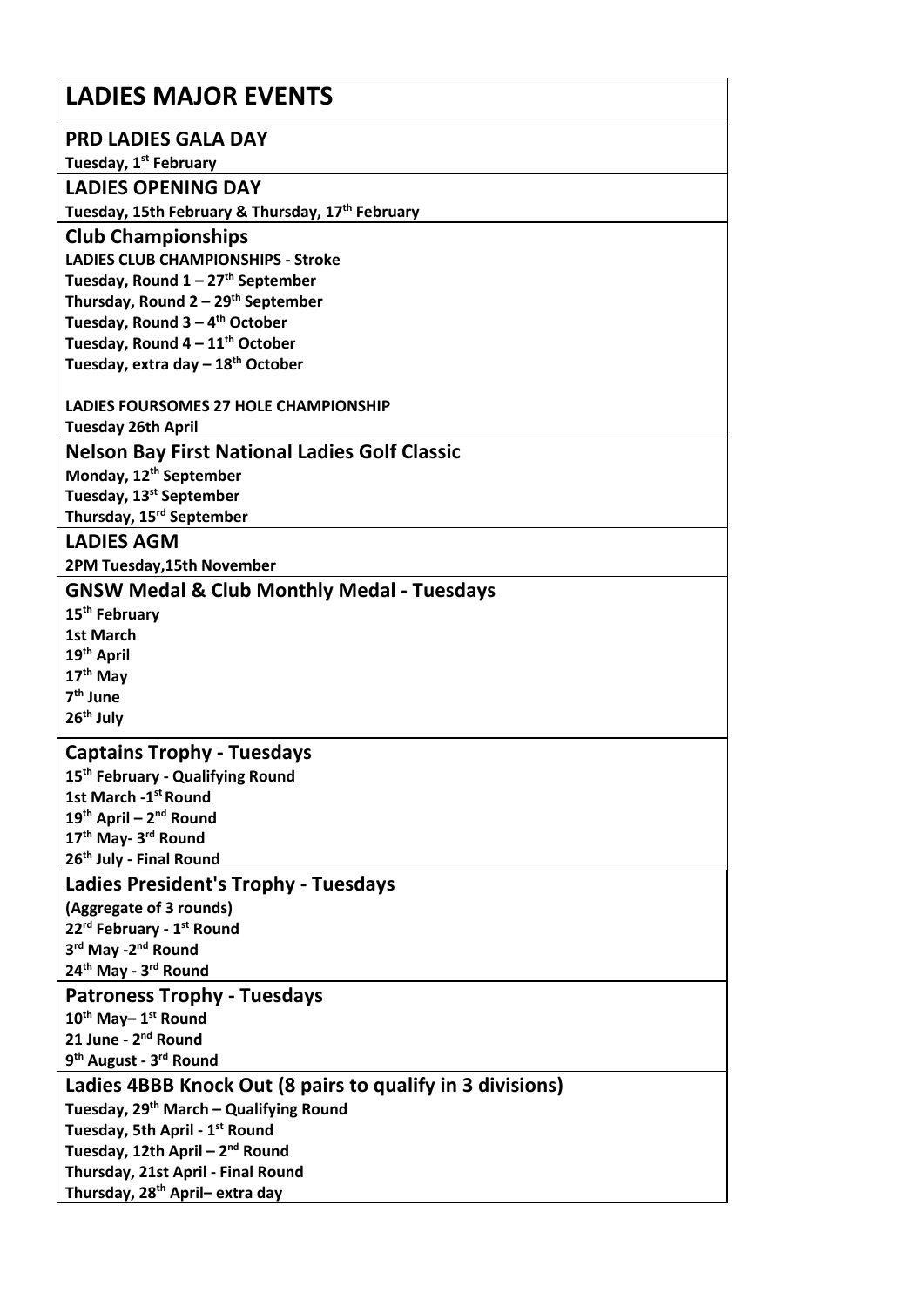**Ladies Singles Knock Out (8 to qualify in 3 divisions) Tuesday, 21nd June - Qualifying Round Tuesday, 28th June - 1st Round Tuesday 5th July - 2nd Round Tuesday, 12th July - Final Round Thursday, TBA - extra day Ladies Veterans Events Tuesday ,22 Feb – Stableford Tuesday, 22nd March – Par Thursday, 24th Feb- Stableford Tuesday, 19th April – Stroke (Mabel Mackenzie Brooch) Thursday 5th May – Stableford Tuesday 24th May - Stableford Thursday, 26th May – Stroke Tuesday, 7th June – Stroke Thursday, 30th June - Par Tuesday, 26th July – Stroke Vets Country Championships Tuesday 6th September – Par Tuesday 27th September – Stroke Ladies Charity Events TOMAREE BREAST CANCER CHARITY DAY Tuesday, 15rd March OVARIAN CANCER DAY Thursday, 12th May**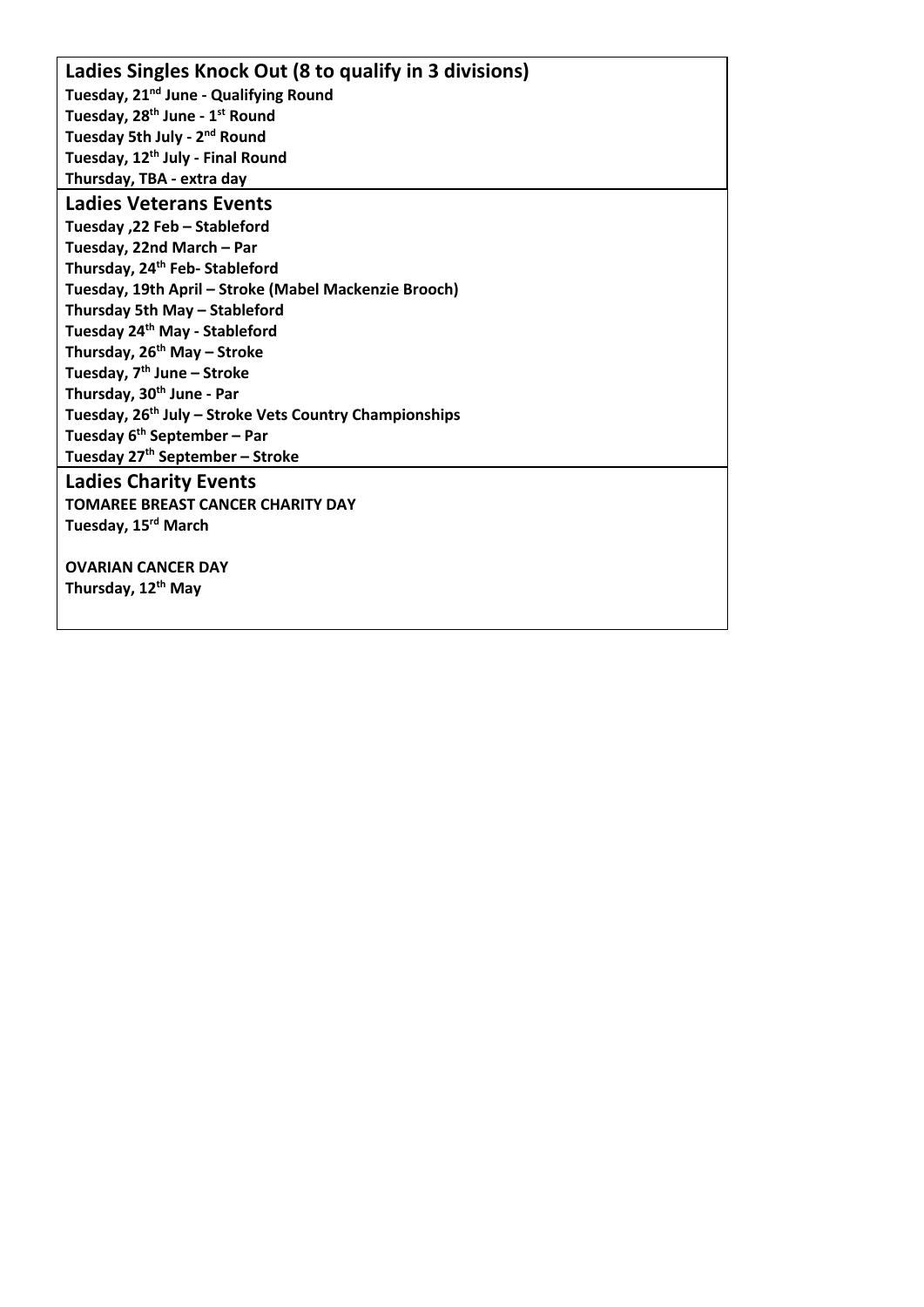## **MAJOR MIXED EVENTS**

#### **Mixed Foursomes Sunday 1st May**

#### **L&Z Mixed 4BBB - Sundays**

**20th February - 1st round 10th April - 2nd round 5th June - 3rd round 3rd July - 4th round 14th August - 5th round 18th September - 6th round 30th October - 7th round**

#### **Battle of the Sexes**

**Sunday 9th October**

#### **Handiskins - Saturdays**

**9th April - 1st round 21st May - 2nd round 18th June - 3rd round 23rd July - 4th round 17th September - 5th round 29th October - FINAL**

### **Charity Days**

**Men of League Sunday 22nd May**

**Rotary Day 23rd September**

**Angel Billy Sunday 6th November**

## **MAJOR MEN'S EVENTS**

**Men's Foursomes Championships Saturday 14th May**

#### **Men's Club Championships**

**Saturday 15th October – 1st round Gymea Lily Sunday 16th October – 2nd round Christmas Bush Saturday 22nd October – 3rd round Brush Box Sunday 23rd October – 4th round Gymea Lily**

**Men's Scratch Matchplay Finals Saturday 29th October**

**Men's Handicap Matchplay Finals Saturday 21st May**

**Water Wonderland weekend Saturday 11th & Sunday 12th June**